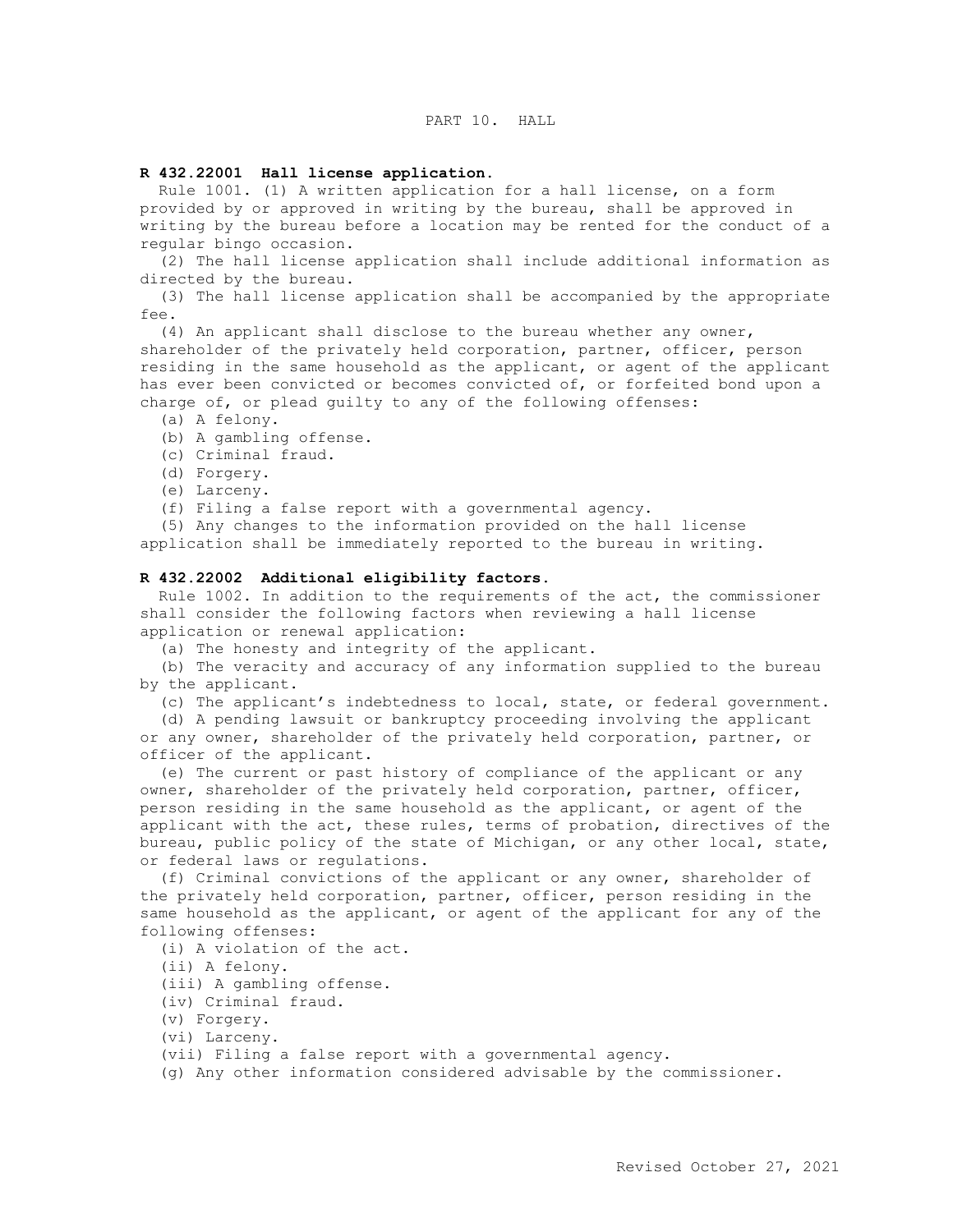## **R 432.22003 Hall license expiration; hall license void on ownership change.**

 Rule 1003. (1) A hall license shall expire at midnight on the last day of February, or if the applicant does not own the facility, on the expiration date of their lease or rental agreement if that date is before the last day of February of the current licensing year. The license is renewable annually upon the submission of a renewal application**,** provided by or approved in writing by the bureau, unless summarily suspended, suspended, denied, or revoked by the commissioner.

 (2) If the ownership changes or any portion of ownership of a privately held corporation, partnership, or sole proprietorship acting as a licensed hall changes, except for deletion of owners or changes in percentage of ownership, then the license issued to that privately held corporation, partnership, or sole proprietorship shall be void and returned to the bureau without delay.

#### **R 432.22004 Hall license; terms and conditions.**

 Rule 1004. (1) Upon the issuance of a hall license or the renting or allowing the usage of a licensed hall for the conduct of a licensed gaming event, the hall licensee agrees to all of the following terms and conditions:

 (a) To be bound by and comply with the act, these rules, terms of probation, directives of the bureau, public policy of the state of Michigan, and any other local, state, and federal laws and regulations.

 (b) To not assign or transfer the hall license. A privately held corporation, partnership, or sole proprietorship acting as a licensed hall shall not attempt to sell or transfer an interest in the business without the prior written approval of the bureau.

 (c) To post the hall license in a conspicuous place for public inspection at the hall.

 (d) To immediately report to the bureau in writing any change in the information stated on or attached to the hall license application.

 (e) To not engage in any activity that implies or is a conflict of interest with the hall licensee's duty to remain totally unassociated with the management of a licensed gaming event.

 (f) To not directly or indirectly lend, provide, or give money to, or borrow money from a licensee.

 (g) To not exert any influence upon a bingo licensee's choice of supplier.

 (h) To not offer any promotional game of chance as an inducement to encourage players to patronize the licensed hall.

 (i) To maintain all bingo equipment in good repair and sound working order.

 (j) To hold the bureau and the state harmless from any liability, including, but not limited to, taxes and legal expenses.

 (2) The location at which the licensed hall does business shall be open to inspection during reasonable business hours by an authorized representative of the bureau.

 (3) A person shall not refuse to cooperate with, hinder, or obstruct in any way, an authorized representative of the bureau while the representative is in the performance of official duties.

 (4) The commissioner may deny, summarily suspend, suspend, revoke, or refuse to renew a hall license as prescribed by R 432.21109 to R 432.21111.

 (5) A person convicted of a criminal offense under the act or any other gambling offense shall not participate in a hall license as an owner,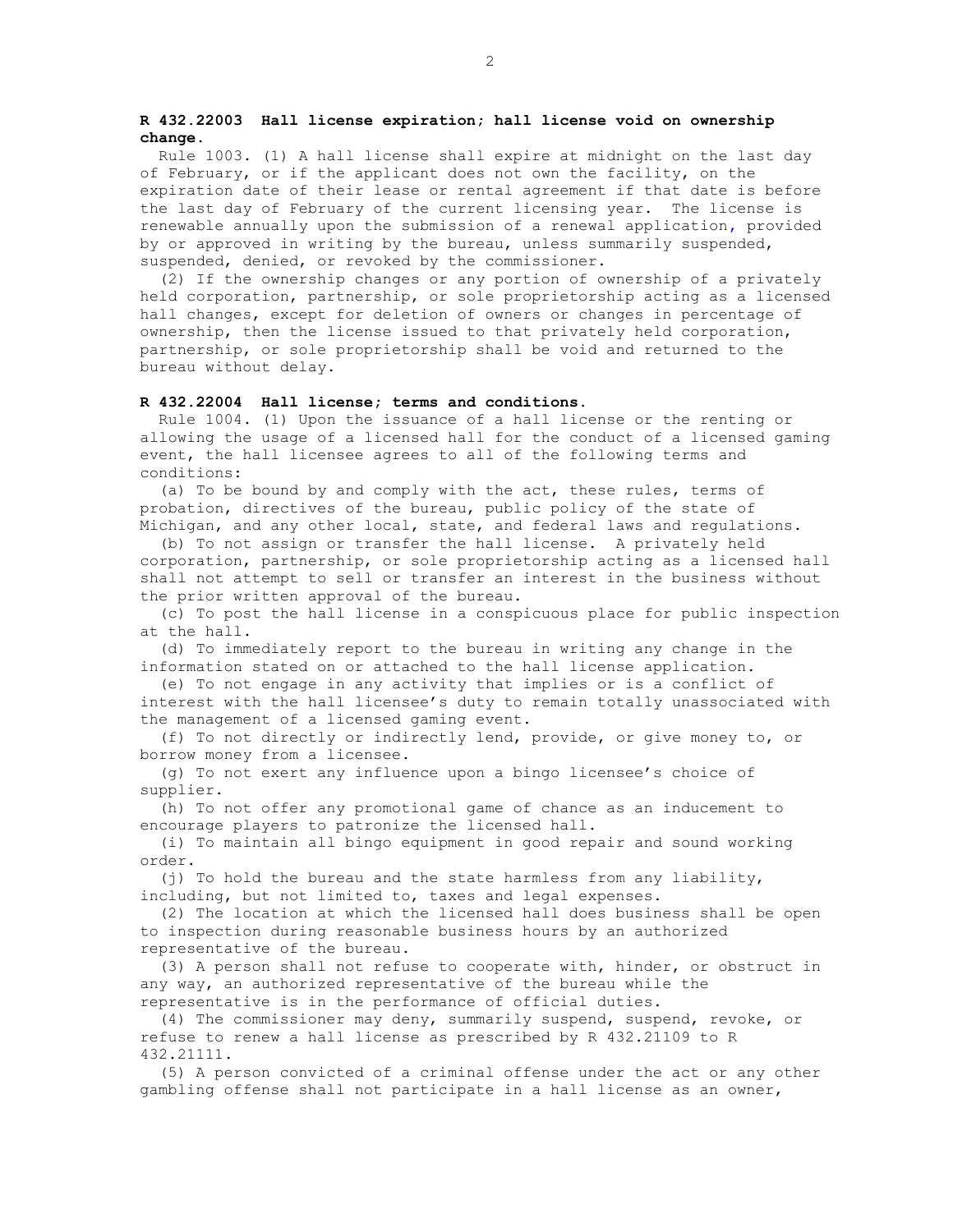shareholder of the privately held corporation, partner, officer, agent, or employee for a period of 1 year after the conviction becomes final.

### **R 432.22005 Bingo; rent.**

 Rule 1005. (1) The hall licensee shall not charge or accept a fee for rent different from the fee that has been approved in writing by the bureau.

 (2) The rental fee stated in the agreement, as specified in R 432.21331, shall include all charges payable to the hall licensee for services related directly or indirectly to the conduct of bingo at the licensed hall.

 (3) Any changes to the original rental agreement shall be submitted to the bureau in writing for approval prior to implementation. These changes shall be agreed to by both the hall licensee and bingo licensee.

# **R 432.22006 Bingo; occasions.**

 Rule 1006. (1) A location shall not be used for more than 14 large bingo, small bingo, or special bingo occasions each week or any combination of large bingo, small bingo, or special bingo occasions. A location includes all components or buildings comprising 1 architectural entity or serving a unified functional purpose.

 (2) If more than 1 bingo license is issued for any 1 day at a location, the times of the bingo occasions shall not overlap.

#### **R 432.22007 Advertising.**

 Rule 1007. (1) A hall licensee may advertise a licensed gaming event using current and accurate information. The advertising shall include all of the following:

- (a) Name of the licensee.
- (b) License number.
- (c) Purpose for which the net proceeds will be used.
- (2) The following items are not considered advertising:

 (a) A message on an answering machine or voicemail by the hall licensee. (b) Any other communication that is used solely at a location where the

licensed gaming event occurs.

### **R 432.22008 Prohibitions.**

 Rule 1008. (1) Any owner, shareholder of the privately held corporation, partner, officer, agent, or employee of a for-profit licensed hall shall not do any of the following:

 (a) Participate in any manner in a licensed gaming event at that hall as a worker or player.

 (b) Purchase or play charity game tickets at the licensed hall that they own, manage, or in which they are employed or work.

 (c) Purchase raffle tickets or participate in a raffle at the licensed hall that they own, manage, or in which they are employed or work.

 (d) Pay for, provide in any manner, or have any interest of any kind in a player's bingo cards, charity game tickets, or raffle tickets.

(e) Provide or share in a prize.

(f) Be a licensed supplier.

 (2) A concession worker is subject to subrule (1) of this rule only on days that he or she is working at the for-profit licensed hall.

 (3) A person residing in the same household as the owner, shareholder of the privately held corporation, partner, or officer of a for-profit licensed hall is subject to the same rules as the owner, shareholder of the privately held corporation, partner, or officer of the for-profit licensed hall.